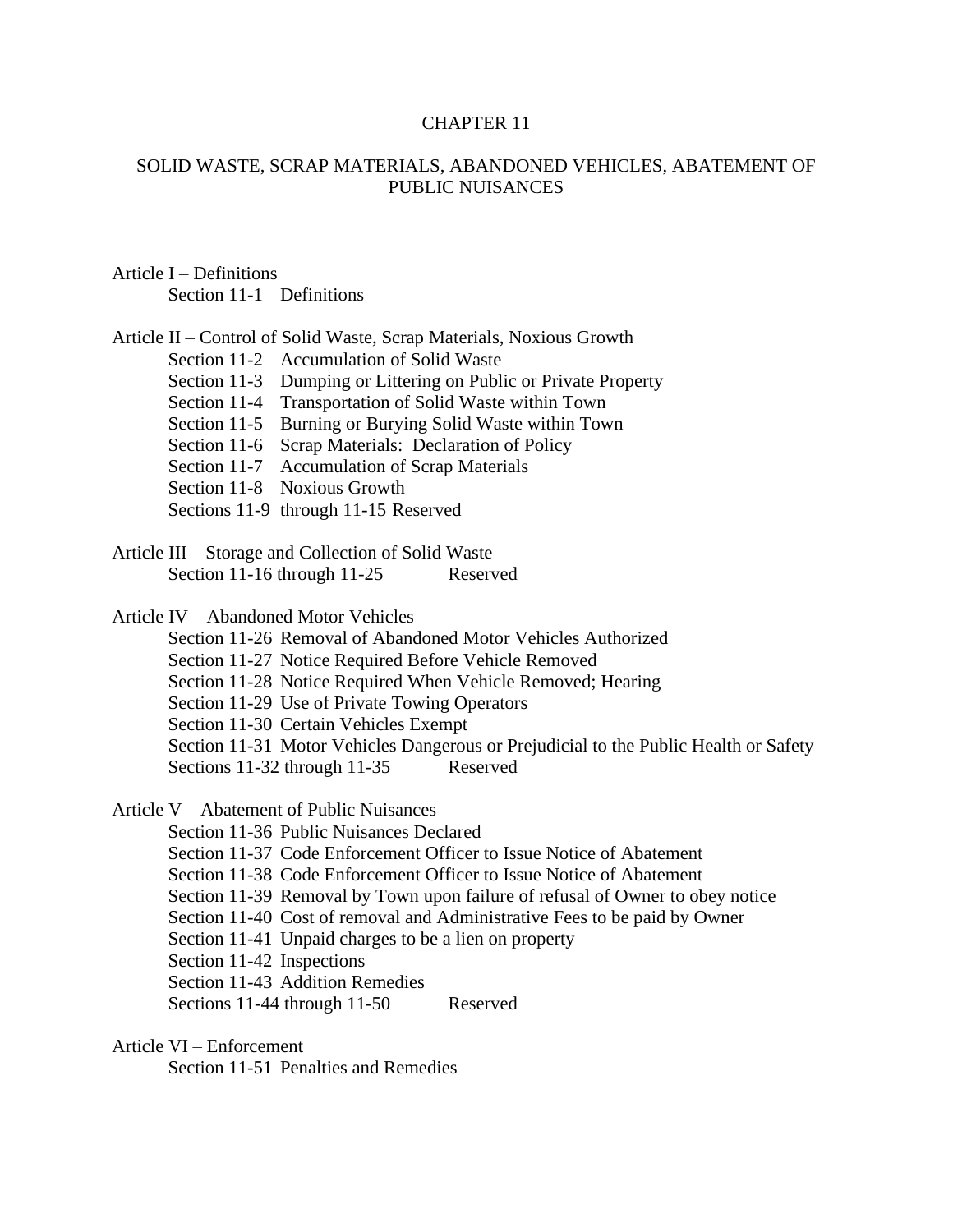## Article I

## **DEFINITIONS**

## Section 11-1 Definitions.

Unless otherwise specifically provided, or unless otherwise clearly required by the context, the words and phrases defined in this section shall have the meaning indicated when used in this chapter.

- 1) Abandoned motor vehicle. A vehicle that: (i) is left upon a street or highway in violation of a statute or town ordinance prohibiting parking; (ii) is left on property owned or operated by the town for longer than twenty-four hours; (iii) is left on private property without the consent of the owner, occupant, or lessee thereof for longer than two hours; (iv) is left on any public street or highway for longer than seven days; (v) is left on any privately owned public vehicular area contrary to an ordinance adopted under authority of G.S. 160A-301 (d); (vi) is left on private property in a properly designated fire lane; (vii) is left on public or private property in a space properly designated as reserved for handicapped or visually impaired person or in a manner that obstructs a curb cut or curb ramp for handicapped persons; or (viii) may for any other reason lawfully be towed by a law enforcement officer (except that vehicles seized for evidence or pursuant to a levy under execution or otherwise seized or forfeited under any state statue shall not be considered abandoned vehicles under this chapter).
- 2) Code Enforcement Officer. The person designated by the Council to perform the functions and exercise the responsibilities assigned by this chapter to the Code Enforcement Officer.
- 3) Garbage. All solid wastes capable of being rapidly decomposed by microorganisms, including but not limited to animal and vegetable wastes resulting from the handling, preparation, cooking, and consumption of food, as well as animal offal and carcasses, but excluding sewage and human wastes.
- 4) Motor Vehicles. Any machine designed or intended to travel over land or water by selfpropulsion or while attached to a self-propelled vehicle.
- 5) Refuse. All solid wastes except (i) garbage and (ii) solids that are dissolved or suspended in domestic, commercial, or industrial waste effluent.
- 6) Scrap materials. Scrap materials are:
	- a) Pieces or fragments of metal, wood, glass, masonry, plastic, textiles, rope, leather, rubber, paper, or any other substance, that formerly were part of the construction of some useful object or thing or that consist of the excess resulting from the creation of some useful object or thing; or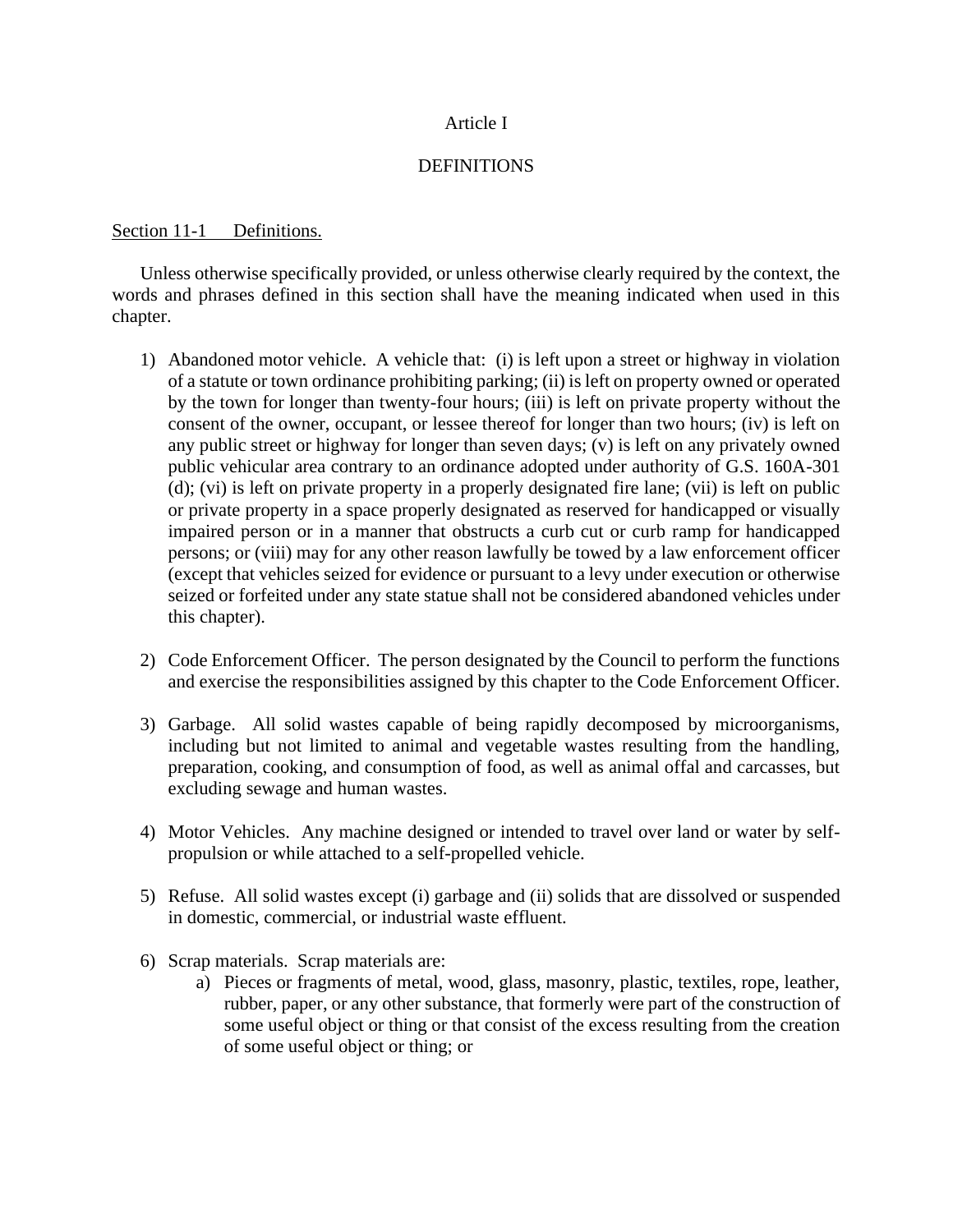- b) Objects or things, including but not limited to machines, tools, equipment, hardware, furniture, appliances, et cetera, or parts of the same that are no longer in serviceable condition or are valuable only as raw materials for reprocessing; or
- c) Motor vehicles or remnants thereof that (i) do not display current license plates, and (ii) cannot without substantial repairs be made to operate in the manner originally intended, and (iii) are valuable only as raw materials for reprocessing;

but that do not constitute solid wastes as herein defined because they are or may be useful to or wanted by or have not been discarded by the person in control of the premises where they have been located.

- 7) Solid wastes. Wastes that are nongaseous and nonliquid (except that liquid wastes resulting from the processing of food are deemed solid wastes for the purposes of this chapter).
- 8) Wastes. All useless, unwanted, or discarded materials resulting from domestic, industrial, commercial or community activities.

# Article II

# CONTROL OF SOLID WASTES, SCRAP MATERIALS, NOXIOUS GROWTH

Section 11-2 Accumulation of Solid Wastes.

- a) Subject to the qualifications contained in subsection (b), no person may cause, suffer, or permit solid wastes to accumulate or remain on premises under his control except that solid wastes may be stored on such premises in a manner that prepares them for collection at the next regularly scheduled pickup under the town's solid waste collection system.
- b) Natural solid waste materials resulting from lawn or garden work, such as bush and tree trimmings, leaves, grass, stumps, dirt and stones may be allowed to accumulate or remain on premises under a person's control unless these materials become or threaten to become a fire hazard or a harboring place for rats, mice, snakes, or other vermin or otherwise pose a danger to the public health or safety.

## Section 11-3 Dumping or Littering on Public or Private Property.

No person may place, discard, throw, drop, or deposit, or cause to be placed, discarded, thrown, dropped, or deposited any solid wastes on: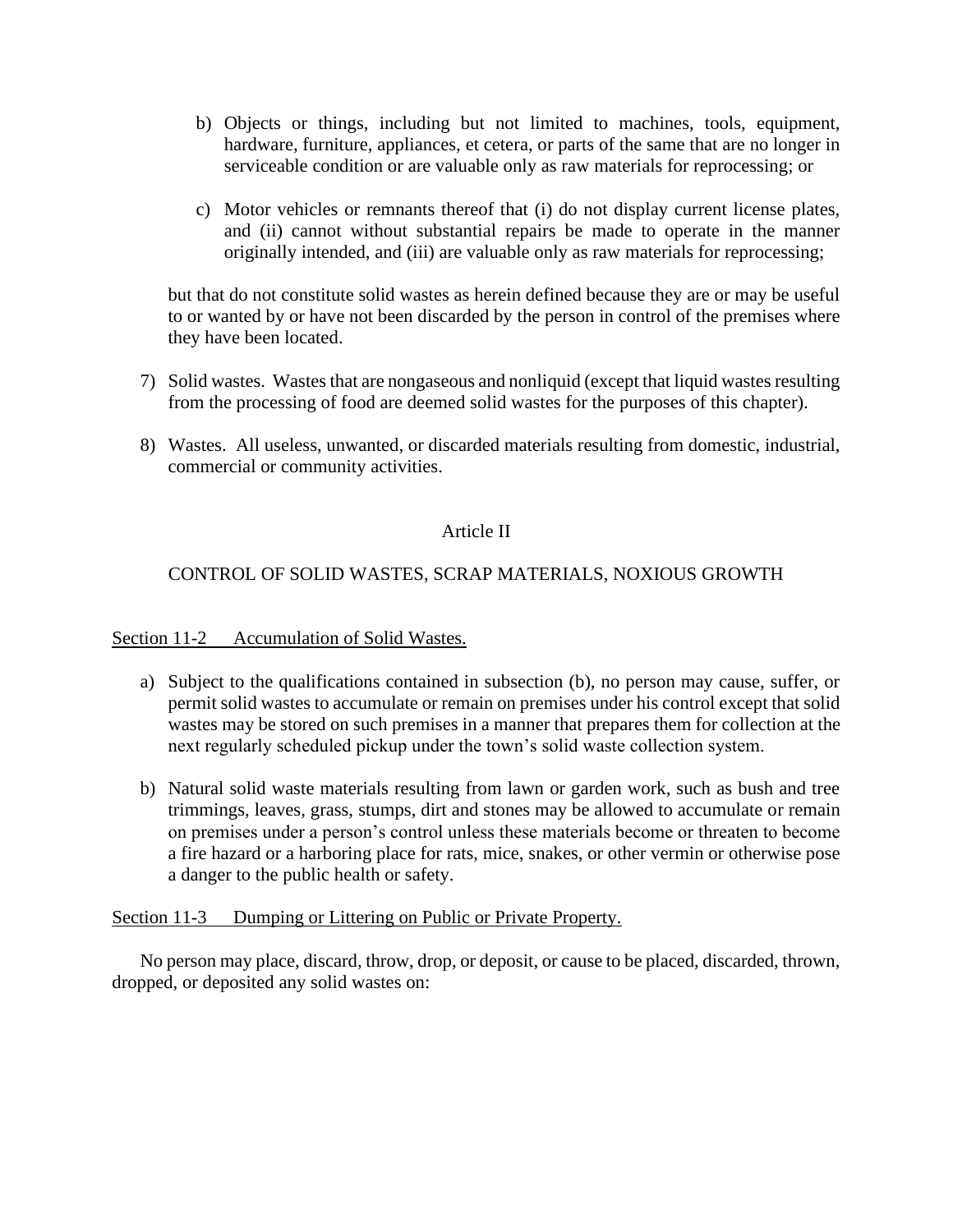- 1) Any public street or sidewalk within the town or on any property owned or operated by the town or any other public property, except in properly designated receptacles; or
- 2) Any property not owned by him without the consent of the owner, occupant, or lessee thereof.

(Note: G.S. 14-399 makes the acts prohibited in this section a misdemeanor, punishable by a fine of up to \$2,000. Therefore, this section may be enforced by the town only through civil penalties or injunctive relief.)

#### Section 11-4 Transportation of Solid Waste Within Town.

No person may transport or cause to be transported any solid wastes on the public streets of the town unless the solid wastes are so secured that no solid wastes escape from the transporting vehicle. In addition, any garbage so transported shall be carried in closed containers that prevent the escape of noxious odors or liquids.

#### Section 11-5 Burning or Burying Solid Wastes.

- a) No person may burn or cause to be burned any garbage for purposes of disposal, and no person may burn or cause to be burned any refuse except as specifically authorized by Section 12-14 of this code.
- b) No person may bury or cause to be buried any solid waste for purpose of disposal.

#### Section 11-6 Scrap Materials: Declaration of Policy.

The Council hereby declares that the uncontrolled accumulation of scrap materials on any premises constitute a danger to the health, safety, and welfare of the citizens of the town in that such accumulations can furnish shelter and breeding places for vermin, present physical dangers to the safety and well-being of children and other citizens, pose a danger of fire and depreciate property values or cause a loss of business by detracting from the appearance and character of residential and commercial neighborhoods.

#### Section 11-7 Accumulation of Scrap Materials.

No person may cause, suffer, or permit scrap materials to accumulate or remain on premises under his control unless the scrap materials are:

- a) Surrounded by a fence of sufficient height, strength, and construction to deny persons, especially small children, access to them and to shield neighboring properties from the view of them; or
- b) Are so stored within a structure or within a container outside of a structure as to minimize substantially the dangers set forth in Section 11-6.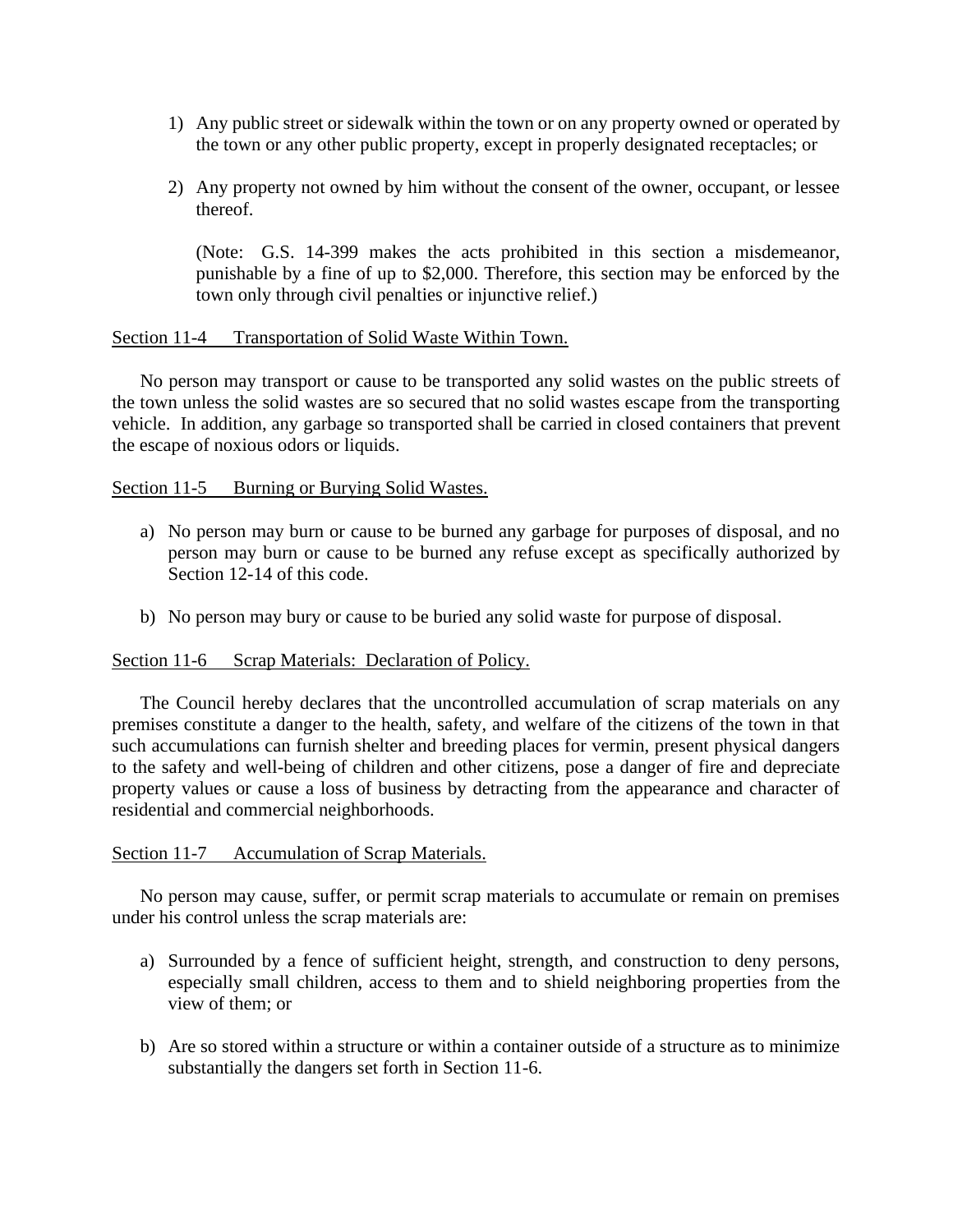#### Section 11-8 Noxious Growth.

No person may cause, suffer, or permit on premises under his control any growth of weeds, grasses, or other plants or bushes that become or threatens to become a fire hazard or a harboring place for rats, mice, snakes or other vermin or otherwise poses a danger to the public health or safety.

#### Sections 11-9 through 11-15 Reserved.

## Article III

## STORAGE AND COLLECTION OF SOLID WASTES

## Sections 11-16 through 11-25Reserved.

## Article IV

## ABANDONED MOTOR VEHICLES

#### Section 11-26 Removal of Abandoned Vehicles Authorized.

- a) Subject to subsection (b), whenever it is made to appear to appropriate town officials that abandoned motor vehicles exist within town limits, the town may have the vehicles removed and thereafter may dispose of them in accordance with the provisions of this article.
- b) No motor vehicle classified as abandoned because it is left on private property without the consent of the owner, occupant, or lessee thereof for longer than two hours may be removed without the written request of the owner, occupant, or lessee of the premises. The town may require any person requesting the removal of such vehicle to indemnify the town against any loss, expense, or liability incurred because of the removal, storage, or sale thereof.

#### Section 11-27 Notice Required Before Vehicle Removed.

- a) Before removing a vehicle under the circumstances specified herein, the town shall attempt to notify the owner of its intent to tow such vehicles as provided in subsections (b) and (c). This pre-towing notification is required before removing a vehicle:
	- 1) That is classified as abandoned because it is (i) left on property owned or occupied by the town for longer than twenty-four hours, or (ii) left on any public street or highway for longer than seven days.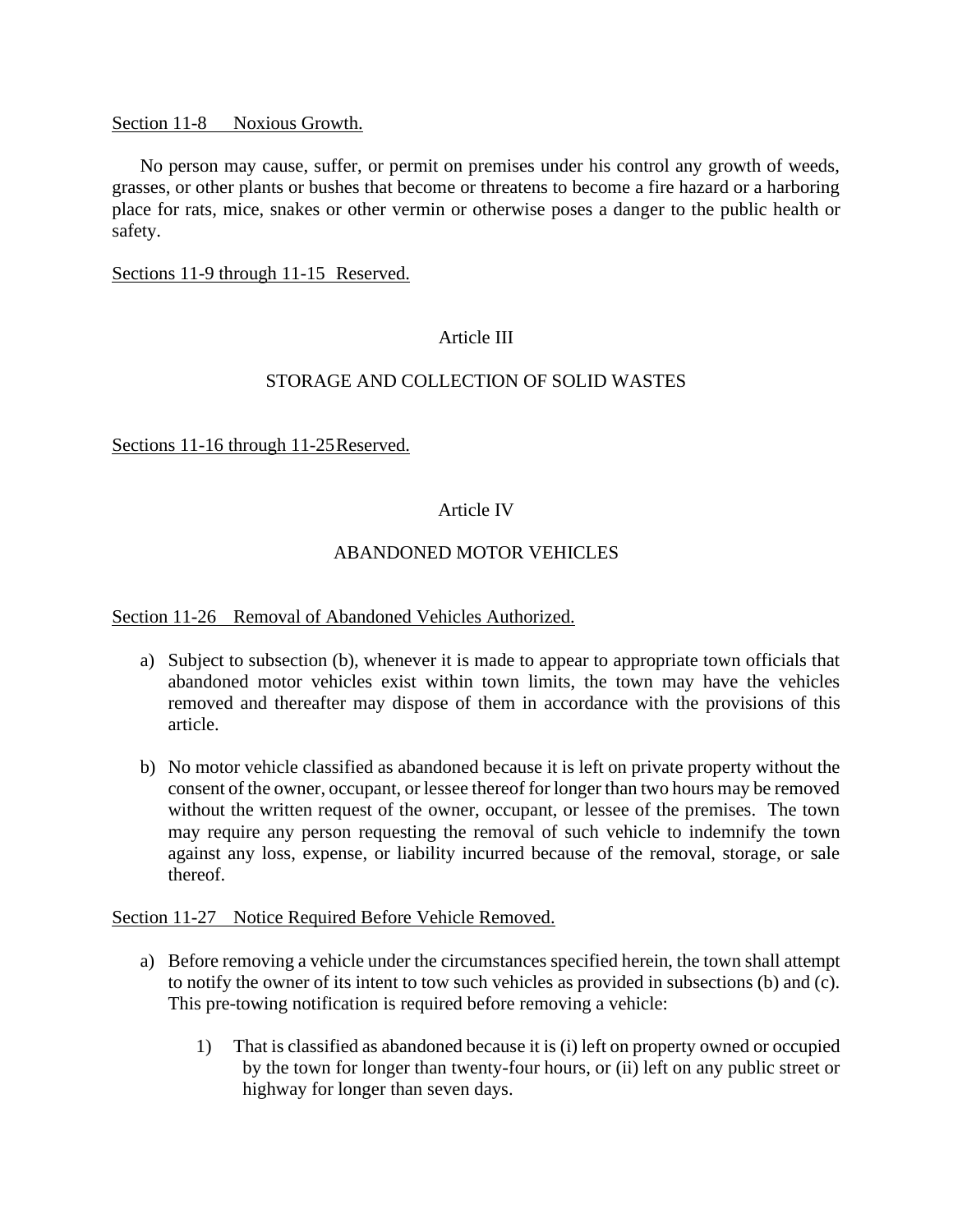- 2) That is classified as abandoned for any reason if such vehicle has neither a valid registration plate nor registration and the officer authorized the vehicle to be towed has made a reasonable but unsuccessful effort (including checking the vehicle identification number) to determine the owner of such vehicle, except that notification before towing such vehicle shall not be required if the vehicle impedes the flow of traffic or otherwise jeopardizes the public welfare so that immediate towing is necessary.
- b) The notice required under subsection (a) shall:
	- 1) Identify the vehicle;
	- 2) Specify its location;
	- 3) State why the vehicle is subject to removal;
	- 4) Inform the owner that, unless the vehicle is removed by a specified date and time (which shall be at least seven days after the date the notice is mailed or posted under subsection (c)), the town shall have the vehicle removed, and that, in that event, all charges incident to the removal and storage of such vehicle will have to be paid before the vehicle may be reclaimed.
	- 5) Provide the owner with the name and phone number of a representative of the town who may be contacted to discuss any matter contained in the notice.
- c) The notice required in subsection (a) shall be sent by mail or posted on the vehicle as follows:
	- 1) If notice is required under subdivision (a) (1), the notice shall be sent by mail to the owner of the vehicle at his last known address according to information derived from the registration number or vehicle identification number.
	- 2) If notice is required under subdivision (a) (2), this notice shall be posted on the vehicle's windshield or some other conspicuous place.

## Section 11-28 Notice Required When Vehicle Removed.

a) Whenever any abandoned motor vehicle is towed in accordance with this article, the town shall promptly give notification to the owner of the matters set forth in subsection (d), if the owner can with reasonable diligence be identified and contacted.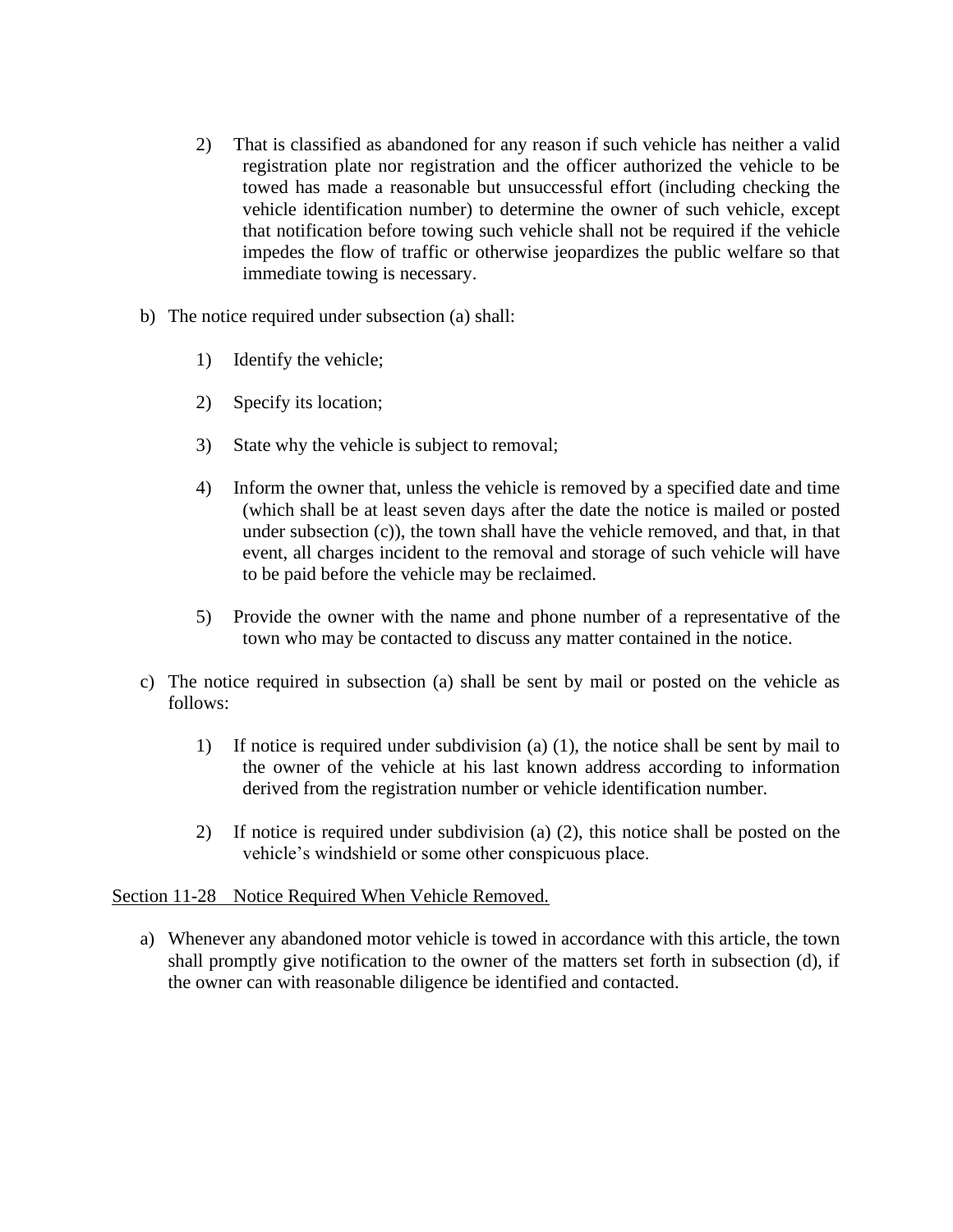- b) If the vehicle has a North Carolina registration plate or registration, notice shall be given to the owner within twenty-four hours. If the vehicle is not registered in this state, notice shall be given to the owner with seventy-two hours. This notice shall, if feasible, be given by telephone, but in any case notice shall also be mailed to the owner's address unless the owner or his agent waives this notice in writing.
- c) If the vehicle has neither a valid registration plate nor registration, then a reasonable effort shall be made (including checking the vehicle identification number) to identify the owner and notify him as promptly as possible of the matters set forth in subsection (d).
- d) The notice required under this section shall be sent by mail (certified, return receipt requested if the owner has not previously been reached by telephone) and shall:
	- 1) Contain a description of the vehicle;
	- 2) State why and under what authority the vehicle was removed and identify any violation with which the owner is charged;
	- 3) Explain where the vehicle is stored and what the owner must do to obtain possession (including paying the towing fee or posting a bond for double the amount of the fee);
	- 4) Inform the owner that he or she is entitled to request in writing a hearing before a magistrate to determine if probable cause existed for the towing. The notice shall further explain that if the magistrate finds probable cause did not exist, the tower's lien is extinguished and if the owner has already paid the towing fee, he or she will be entitled to reimbursement from the town.

## Section 11-29 Use of Private Towing Operators.

The town may have vehicles removed under this article by private towing operators. Such private towing operators shall have a lien on the vehicles towed and may dispose of such vehicles in accordance with the provisions of Article 1 of G.S. Chapter 44A.

## Section 11-30 Certain Vehicles Exempt.

The provisions of the article shall not apply to any vehicle in an enclosed building or any vehicle on the premises of a business enterprise being operated in a lawful place and manner if the vehicle is necessary to the operation of the enterprise, or to any vehicle in an appropriate storage place or depository maintained in a lawful place and manner by the town.

#### Section 11-31 Motor Vehicles Dangerous or Prejudicial to the Public Health or Safety.

Nothing contained in this article shall be construed to limit the authority of the town to effect the removal or abatement of any motor vehicle, regardless of whether it is located on private property with the consent of the owner, lessee, occupant thereof, it the motor vehicle is found to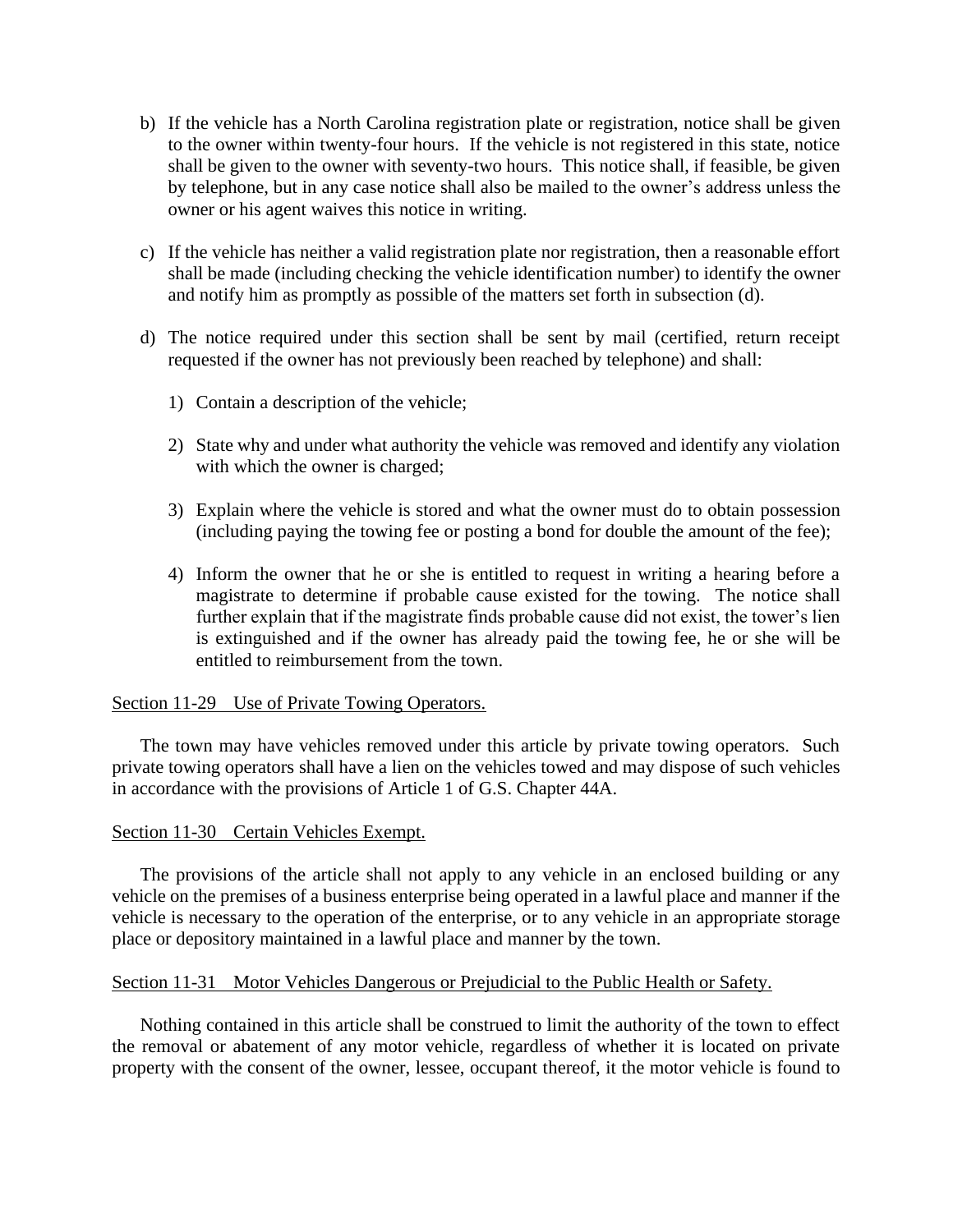constitute a situation dangerous or prejudicial to the public health or safety in accordance with Part 2 of Article V of this chapter because it is found to be:

- 1) A breeding ground or harbor for mosquitoes or other insects, snakes, rats, or other pests; or
- 2) A point of heavy growth of weeds or other noxious vegetation over 8 inches in height; or
- 3) Point of collection for pools or ponds of water; or
- 4) A point of collection for pools or ponds of water; or
- 5) So located that there is danger of the vehicle falling or turning over; or
- 6) A source of danger for children through entrapment in areas of confinement that cannot be opened from the inside of from exposed surfaces of metal, glass, or other materials; or
- 7) A danger to the public health or safety for other reasons.

All motor vehicles, including boats, must be properly licensed and operable. All motor vehicles and boats that are inoperable or not currently licensed may be stored inside an enclosed garage or storage building. One such mentioned vehicle or boat may be stored in the rear yard of the residence if it is covered with an approved car cover and the area around the vehicles or boat is properly maintained. A tarp is not an approved car/boat cover. Failure to comply can result in the Town removing the vehicle or boat from the property at the expense of the owner. (Paragraph added, Section Amended 10/8/13).

Sections 11-32 through 11-35Reserved.

# Article V

# ABATEMENT OF PUBLIC NUISANCES

## Section 11-36 Public Nuisances Declared.

The existence of any of the following conditions on any vacant lot or other parcel of land within the corporate limits is hereby declared to be dangerous and prejudicial to the public health or safety and to constitute a public nuisance.

a) The uncontrolled growth of weeds, grass, or noxious growth to a height of 18 inches or more, causing or threatening to cause a hazard detrimental to the public health or safety.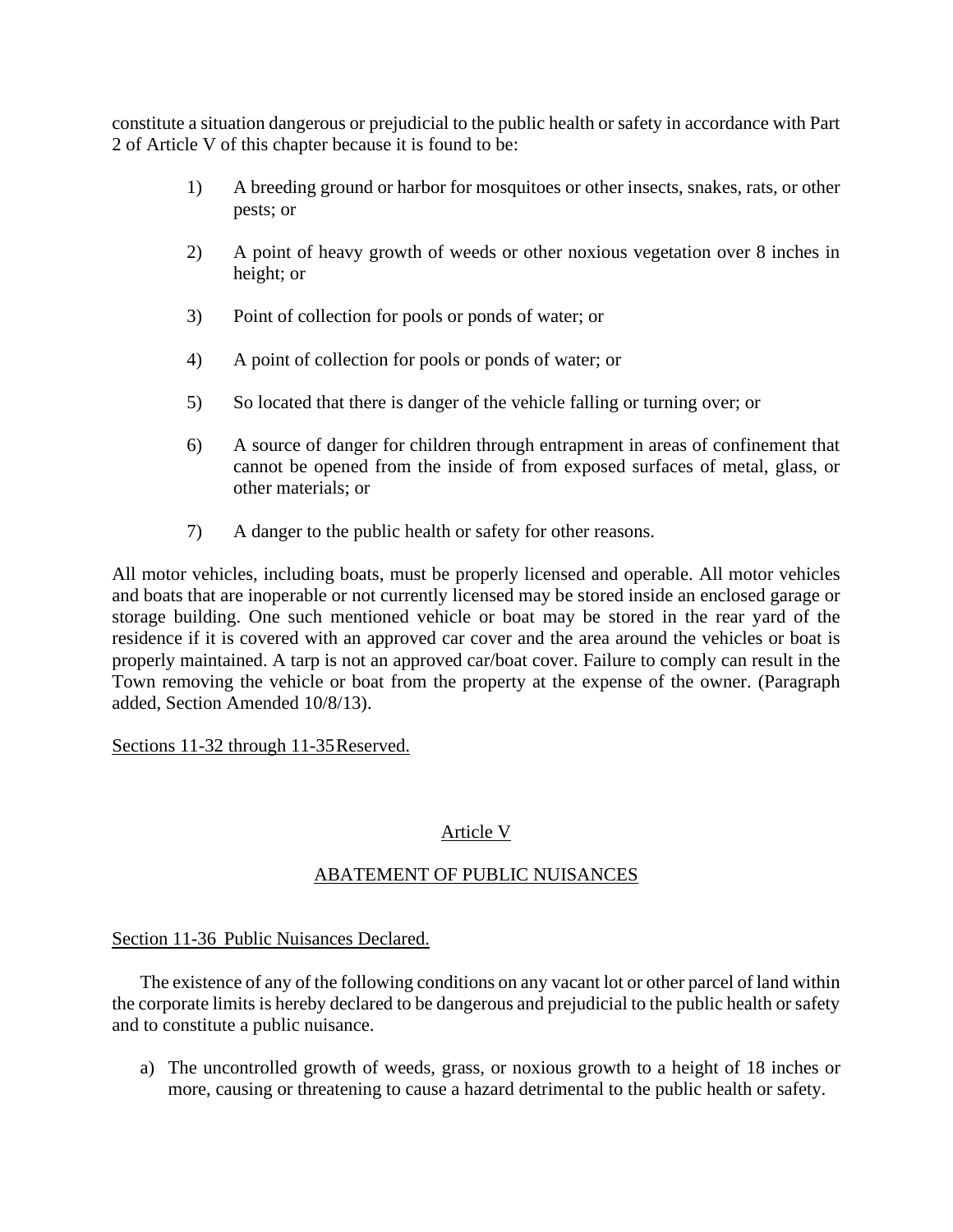- b) Any accumulation of rubbish, trash or junk causing or threatening to cause a fire hazard, or causing or threatening to cause the accumulation of stagnant water, or causing or threatening to cause the inhabitation therein of rats, mice, snakes or vermin of any kind which is or may be dangerous or prejudicial to the public health.
- c) Any accumulation of animal or vegetable matter that is offensive by virtue of odors or vapors, or by the inhabitance therein of rats, mice, snakes or vermin of any kind, which is or may be dangerous or prejudicial to the public health.
- d) The open storage of any abandoned icebox, refrigerator, stove, building material, building rubbish, inside furniture, metal, automobile parts, boxes or similar items.
- e) Any condition detrimental to the public health, safety and welfare or which violates the rules and regulations of the Gaston County Health Department.

## Section 11-37 Code Enforcement Officer to Issue Notice of Abatement.

The Code Enforcement Officer, upon observation of the existence of any of the conditions described in Section 11.36, shall make such investigation as may be necessary to determine whether, in fact, such conditions exist as to constitute a public nuisance as declared in Section 11.36.

#### Section 11-38 Code Enforcement Officer to Issue Notice of Abatement.

- a) For purposes of this article, the respondent is the owner, occupant or person in possession of the property where a public nuisance as described in Section 11-36 is located.
- b) Upon a determination that conditions constituting a public nuisance exist as described in Section 11-36 (a), the Code Enforcement Officer shall notify the respondent by first class mail postage prepaid and/or by telephone of such conditions, and shall order the prompt abatement thereof within five (5) days of the receipt of such notice. When a respondent has failed to comply with a notice of violation as described above, the Code Enforcement Officer shall not be required to provide further notice of violation to that person with regard to the same property before taking any of the enforcement actions authorized by Article VI.

#### Section 11-39 Removal by Town upon Failure or Refusal of Owner to Obey Notice.

The Code Enforcement Officer may cause said condition to be removed or otherwise remedied by hiring appropriate independent contractors to go upon the premises and remove or otherwise abate such nuisance if the respondent, having been ordered to abate such a public nuisance, fails, neglects or refuses to abate or remove the condition constituting the nuisance within five (5) days from receipt of such order.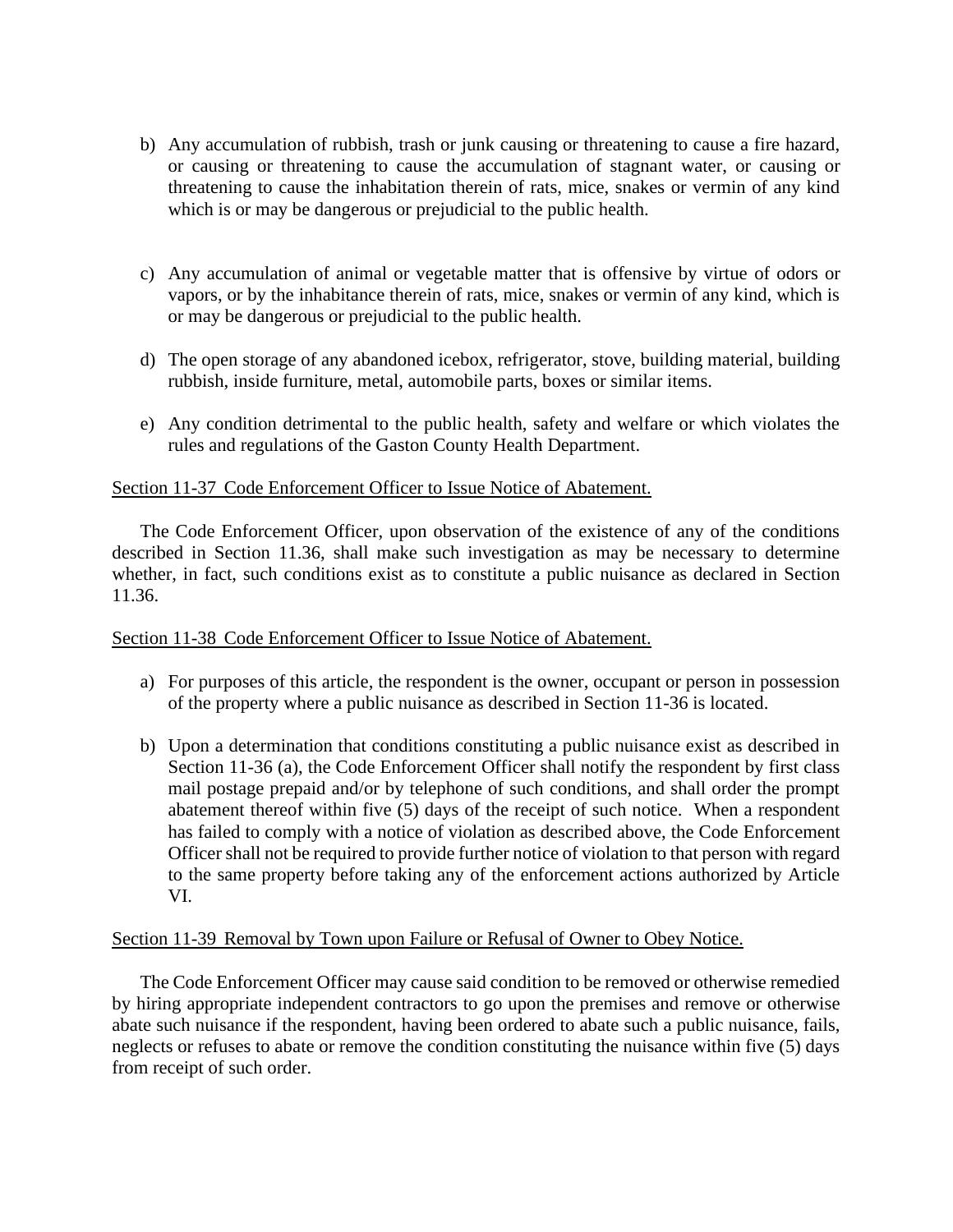#### Section 11-40 Cost of Removal and Administrative Fee to be Paid by Owner.

The actual cost plus an administrative fee of 25% of the actual cost incurred by the town in removing or otherwise remedying a public nuisance shall be charged to the owner of such lot or parcel of land, and the owner shall pay these charges within 30 days after receiving a statement of charges from the town.

#### Section 11-41 Unpaid Charges to Be a Lien on Property.

In the event charges for the removal or abatement of a public nuisance are not paid within 30 days after the receipt of a statement of charges as provided in Section 11-40, such charges shall become a lien upon the land or premises where the public nuisance existed, and shall be collected as unpaid taxes, as provided in N.C.G.S. 160A-193.

## Section 11-42 Inspections.

Whenever an inspection is necessary in an investigation required by this article, the Code Enforcement Officer is hereby empowered to enter upon the property upon which there is a reasonable cause to believe a violation exists at any reasonable time to inspect the property, but only if the consent of the person in possession is freely given or a search or inspections warrant is obtained as follows:

- a) At occupied property the Code Enforcement Officer shall first present credentials to the occupant and request entry, explaining the reasons for his request.
- b) If the property is not occupied, the Code Enforcement Officer shall first make a reasonable effort to locate the owner or person in control of the property, present proper credentials and request entry, explaining the reasons for his request.
- c) If the person in charge refuses entry to the Code Enforcement Officer or cannot be found after a reasonable effort, the Code Enforcement Officer shall obtain a warrant to search or inspect the property.

## Section 11-43 Addition Remedies

The procedures set forth in this chapter shall be in addition to any other remedies that may now or hereafter exist under law for the abatement of public nuisances, and this chapter shall not prevent the town from proceeding in a criminal action against any person, firm or corporation violating the provision of this chapter, as provided in G.S. 14-4

Sections 11-44 through 11-50 Reserved.